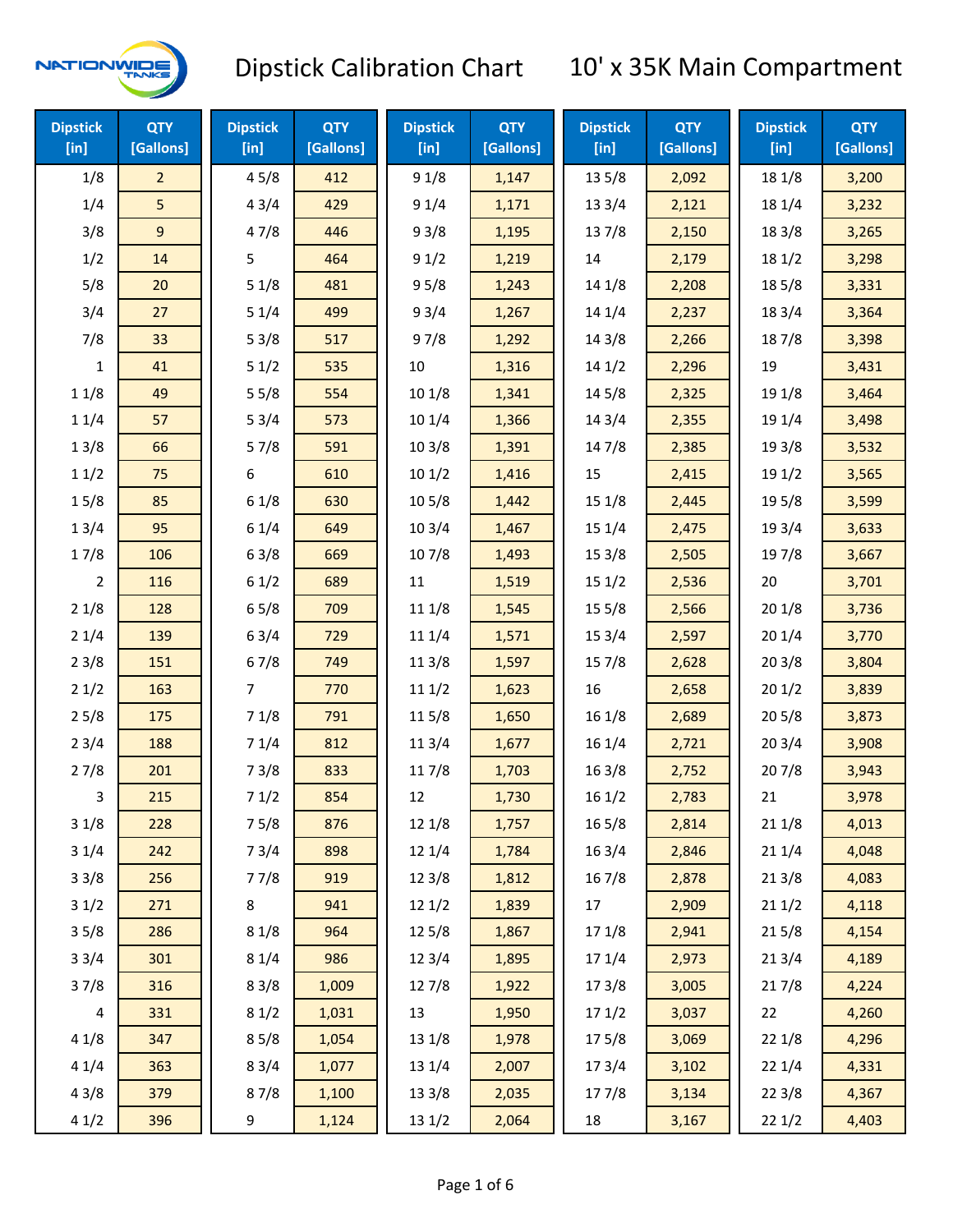

| <b>Dipstick</b><br>$[$ in] | <b>QTY</b><br>[Gallons] | <b>Dipstick</b><br>$[$ in] | <b>QTY</b><br>[Gallons] | <b>Dipstick</b><br>$[$ in] | <b>QTY</b><br>[Gallons] | <b>Dipstick</b><br>$[$ in] | <b>QTY</b><br>[Gallons] | <b>Dipstick</b><br>$[$ in] | <b>QTY</b><br>[Gallons] |
|----------------------------|-------------------------|----------------------------|-------------------------|----------------------------|-------------------------|----------------------------|-------------------------|----------------------------|-------------------------|
| 225/8                      | 4,439                   | 271/8                      | 5,789                   | 315/8                      | 7,229                   | 36 1/8                     | 8,746                   | 40 5/8                     | 10,324                  |
| 223/4                      | 4,475                   | 271/4                      | 5,827                   | 313/4                      | 7,271                   | 36 1/4                     | 8,789                   | 40 3/4                     | 10,368                  |
| 227/8                      | 4,511                   | 273/8                      | 5,866                   | 317/8                      | 7,312                   | 363/8                      | 8,832                   | 407/8                      | 10,413                  |
| 23                         | 4,548                   | 271/2                      | 5,905                   | 32                         | 7,353                   | 361/2                      | 8,875                   | 41                         | 10,458                  |
| 231/8                      | 4,584                   | 275/8                      | 5,945                   | 32 1/8                     | 7,394                   | $36\,5/8$                  | 8,918                   | 41 1/8                     | 10,502                  |
| 231/4                      | 4,621                   | 273/4                      | 5,984                   | 32 1/4                     | 7,436                   | 363/4                      | 8,962                   | 41 1/4                     | 10,547                  |
| 233/8                      | 4,657                   | 277/8                      | 6,023                   | 32 3/8                     | 7,477                   | 36 7/8                     | 9,005                   | 41 3/8                     | 10,592                  |
| 231/2                      | 4,694                   | 28                         | 6,062                   | 321/2                      | 7,519                   | 37                         | 9,048                   | 411/2                      | 10,637                  |
| 235/8                      | 4,730                   | 28 1/8                     | 6,101                   | 32 5/8                     | 7,560                   | 37 1/8                     | 9,092                   | 41 5/8                     | 10,681                  |
| 233/4                      | 4,767                   | 28 1/4                     | 6,141                   | 32 3/4                     | 7,602                   | 37 1/4                     | 9,135                   | 41 3/4                     | 10,726                  |
| 237/8                      | 4,804                   | 283/8                      | 6,180                   | 327/8                      | 7,644                   | 373/8                      | 9,178                   | 417/8                      | 10,771                  |
| 24                         | 4,841                   | 281/2                      | 6,220                   | 33                         | 7,685                   | 371/2                      | 9,222                   | 42                         | 10,816                  |
| 24 1/8                     | 4,878                   | 28 5/8                     | 6,260                   | 33 1/8                     | 7,727                   | 375/8                      | 9,266                   | 42 1/8                     | 10,861                  |
| 241/4                      | 4,915                   | 28 3/4                     | 6,299                   | 33 1/4                     | 7,769                   | 373/4                      | 9,309                   | 42 1/4                     | 10,906                  |
| 243/8                      | 4,952                   | 287/8                      | 6,339                   | 33 3/8                     | 7,811                   | 377/8                      | 9,353                   | 42 3/8                     | 10,951                  |
| 241/2                      | 4,989                   | 29                         | 6,379                   | 33 1/2                     | 7,853                   | 38                         | 9,397                   | 421/2                      | 10,996                  |
| 245/8                      | 5,027                   | 29 1/8                     | 6,419                   | 33 5/8                     | 7,895                   | 38 1/8                     | 9,440                   | 42 5/8                     | 11,041                  |
| 243/4                      | 5,064                   | 29 1/4                     | 6,459                   | 33 3/4                     | 7,937                   | 38 1/4                     | 9,484                   | 42 3/4                     | 11,087                  |
| 24 7/8                     | 5,101                   | 293/8                      | 6,499                   | 337/8                      | 7,979                   | 38 3/8                     | 9,528                   | 42 7/8                     | 11,132                  |
| 25                         | 5,139                   | 291/2                      | 6,539                   | 34                         | 8,021                   | 38 1/2                     | 9,572                   | 43                         | 11,177                  |
| 251/8                      | 5,177                   | 29 5/8                     | 6,579                   | 34 1/8                     | 8,063                   | 38 5/8                     | 9,616                   | 43 1/8                     | 11,222                  |
| 251/4                      | 5,214                   | 29 3/4                     | 6,619                   | 34 1/4                     | 8,106                   | 38 3/4                     | 9,660                   | 43 1/4                     | 11,268                  |
| 253/8                      | 5,252                   | 297/8                      | 6,659                   | 34 3/8                     | 8,148                   | 387/8                      | 9,704                   | 43 3/8                     | 11,313                  |
| 251/2                      | 5,290                   | 30                         | 6,700                   | 34 1/2                     | 8,190                   | 39                         | 9,748                   | 43 1/2                     | 11,358                  |
| 255/8                      | 5,328                   | 30 1/8                     | 6,740                   | 345/8                      | 8,233                   | 39 1/8                     | 9,792                   | 43 5/8                     | 11,404                  |
| 253/4                      | 5,366                   | 30 1/4                     | 6,780                   | 34 3/4                     | 8,275                   | 39 1/4                     | 9,836                   | 43 3/4                     | 11,449                  |
| 257/8                      | 5,404                   | 303/8                      | 6,821                   | 347/8                      | 8,318                   | 39 3/8                     | 9,880                   | 437/8                      | 11,494                  |
| 26                         | 5,442                   | 301/2                      | 6,862                   | 35                         | 8,360                   | 39 1/2                     | 9,924                   | 44                         | 11,540                  |
| 261/8                      | 5,480                   | 305/8                      | 6,902                   | 35 1/8                     | 8,403                   | 39 5/8                     | 9,968                   | 44 1/8                     | 11,585                  |
| 261/4                      | 5,519                   | 30 3/4                     | 6,943                   | 35 1/4                     | 8,446                   | 39 3/4                     | 10,013                  | 44 1/4                     | 11,631                  |
| 263/8                      | 5,557                   | 307/8                      | 6,984                   | 35 3/8                     | 8,488                   | 397/8                      | 10,057                  | 44 3/8                     | 11,677                  |
| 261/2                      | 5,595                   | 31                         | 7,024                   | 35 1/2                     | 8,531                   | 40                         | 10,101                  | 44 1/2                     | 11,722                  |
| 265/8                      | 5,634                   | 31 1/8                     | 7,065                   | 35 5/8                     | 8,574                   | 40 1/8                     | 10,146                  | 44 5/8                     | 11,768                  |
| 263/4                      | 5,672                   | 31 1/4                     | 7,106                   | 35 3/4                     | 8,617                   | 40 1/4                     | 10,190                  | 44 3/4                     | 11,813                  |
| 267/8                      | 5,711                   | 313/8                      | 7,147                   | 357/8                      | 8,660                   | 40 3/8                     | 10,235                  | 447/8                      | 11,859                  |
| 27                         | 5,750                   | 311/2                      | 7,188                   | 36                         | 8,703                   | 40 1/2                     | 10,279                  | 45                         | 11,905                  |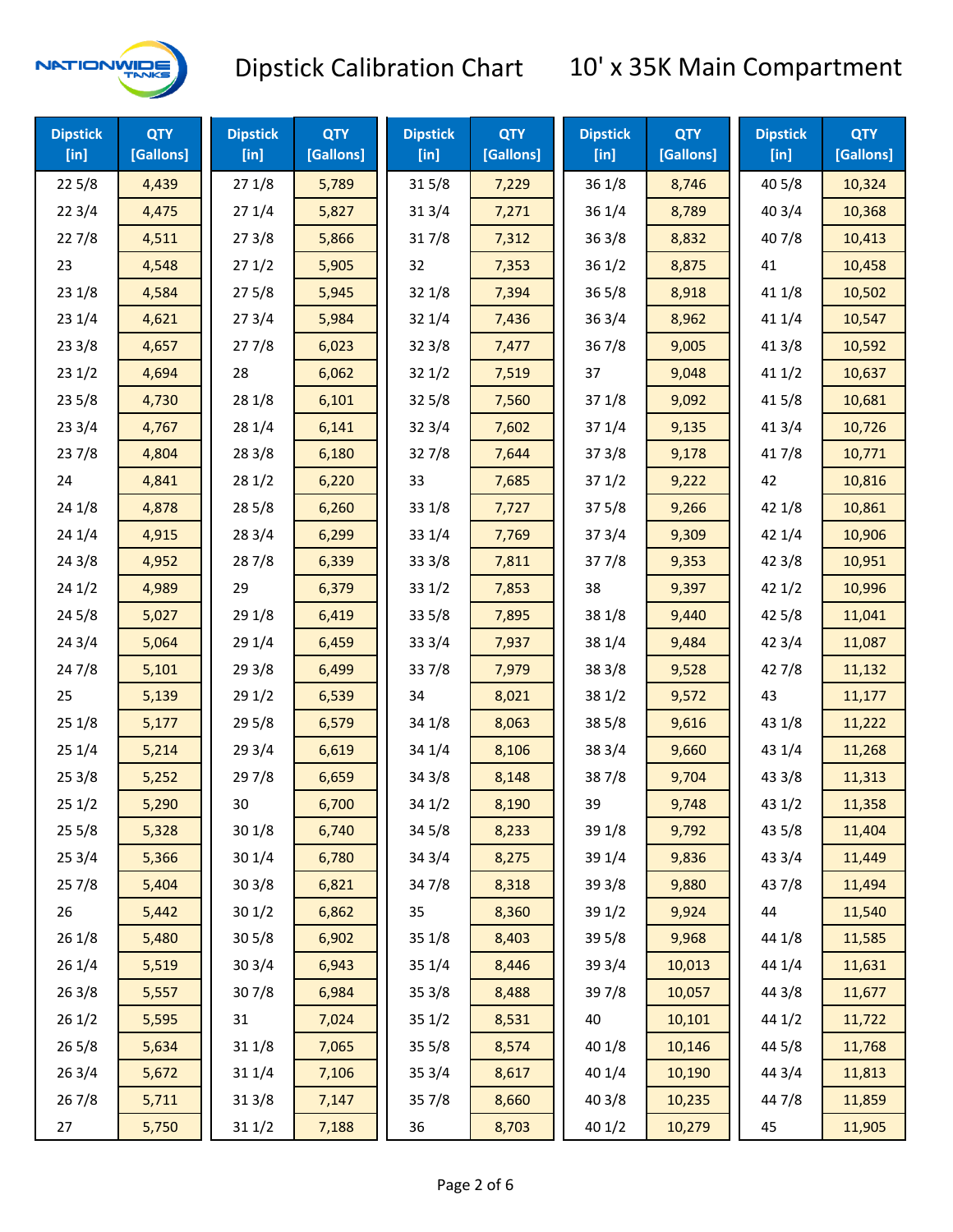

| <b>Dipstick</b><br>$[$ in] | <b>QTY</b><br>[Gallons] | <b>Dipstick</b><br>$[$ in] | <b>QTY</b><br>[Gallons] | <b>Dipstick</b><br>$[$ in] | <b>QTY</b><br>[Gallons] | <b>Dipstick</b><br>$[$ in] | <b>QTY</b><br>[Gallons] | <b>Dipstick</b><br>$[$ in] | <b>QTY</b><br>[Gallons] |
|----------------------------|-------------------------|----------------------------|-------------------------|----------------------------|-------------------------|----------------------------|-------------------------|----------------------------|-------------------------|
| 45 1/8                     | 11,951                  | 49 5/8                     | 13,614                  | 54 1/8                     | 15,303                  | 58 5/8                     | 17,006                  | 63 1/8                     | 18,713                  |
| 45 1/4                     | 11,996                  | 49 3/4                     | 13,661                  | 54 1/4                     | 15,350                  | 58 3/4                     | 17,053                  | 63 1/4                     | 18,760                  |
| 45 3/8                     | 12,042                  | 49 7/8                     | 13,707                  | 54 3/8                     | 15,397                  | 587/8                      | 17,101                  | 63 3/8                     | 18,807                  |
| 451/2                      | 12,088                  | 50                         | 13,754                  | 54 1/2                     | 15,445                  | 59                         | 17,148                  | 63 1/2                     | 18,855                  |
| 45 5/8                     | 12,134                  | 50 1/8                     | 13,801                  | 54 5/8                     | 15,492                  | 59 1/8                     | 17,196                  | 63 5/8                     | 18,902                  |
| 45 3/4                     | 12,180                  | 501/4                      | 13,847                  | 54 3/4                     | 15,539                  | 59 1/4                     | 17,243                  | 63 3/4                     | 18,949                  |
| 45 7/8                     | 12,226                  | 503/8                      | 13,894                  | 54 7/8                     | 15,586                  | 59 3/8                     | 17,291                  | 637/8                      | 18,996                  |
| 46                         | 12,272                  | 501/2                      | 13,941                  | 55                         | 15,633                  | 59 1/2                     | 17,338                  | 64                         | 19,044                  |
| 46 1/8                     | 12,317                  | 505/8                      | 13,988                  | 55 1/8                     | 15,681                  | 59 5/8                     | 17,385                  | 64 1/8                     | 19,091                  |
| 46 1/4                     | 12,363                  | 503/4                      | 14,034                  | 55 1/4                     | 15,728                  | 59 3/4                     | 17,433                  | 64 1/4                     | 19,138                  |
| 463/8                      | 12,409                  | 507/8                      | 14,081                  | 55 3/8                     | 15,775                  | 597/8                      | 17,480                  | 64 3/8                     | 19,186                  |
| 46 1/2                     | 12,456                  | 51                         | 14,128                  | 55 1/2                     | 15,822                  | 60                         | 17,528                  | 64 1/2                     | 19,233                  |
| 46 5/8                     | 12,502                  | 51 1/8                     | 14,175                  | 55 5/8                     | 15,870                  | 60 1/8                     | 17,575                  | 64 5/8                     | 19,280                  |
| 46 3/4                     | 12,548                  | 51 1/4                     | 14,222                  | 55 3/4                     | 15,917                  | 60 1/4                     | 17,622                  | 64 3/4                     | 19,327                  |
| 46 7/8                     | 12,594                  | 513/8                      | 14,269                  | 55 7/8                     | 15,964                  | 603/8                      | 17,670                  | 647/8                      | 19,375                  |
| 47                         | 12,640                  | 511/2                      | 14,315                  | 56                         | 16,012                  | 601/2                      | 17,717                  | 65                         | 19,422                  |
| 47 1/8                     | 12,686                  | 515/8                      | 14,362                  | 56 1/8                     | 16,059                  | 60 5/8                     | 17,765                  | 65 1/8                     | 19,469                  |
| 47 1/4                     | 12,732                  | 51 3/4                     | 14,409                  | 56 1/4                     | 16,106                  | 60 3/4                     | 17,812                  | 65 1/4                     | 19,516                  |
| 47 3/8                     | 12,778                  | 517/8                      | 14,456                  | 563/8                      | 16,153                  | 607/8                      | 17,860                  | 65 3/8                     | 19,564                  |
| 47 1/2                     | 12,825                  | 52                         | 14,503                  | 56 1/2                     | 16,201                  | 61                         | 17,907                  | 65 1/2                     | 19,611                  |
| 475/8                      | 12,871                  | 52 1/8                     | 14,550                  | 56 5/8                     | 16,248                  | 61 1/8                     | 17,954                  | 65 5/8                     | 19,658                  |
| 47 3/4                     | 12,917                  | 52 1/4                     | 14,597                  | 56 3/4                     | 16,295                  | 61 1/4                     | 18,002                  | 65 3/4                     | 19,705                  |
| 47 7/8                     | 12,964                  | 52 3/8                     | 14,644                  | 567/8                      | 16,343                  | 61 3/8                     | 18,049                  | 65 7/8                     | 19,752                  |
| 48                         | 13,010                  | 521/2                      | 14,691                  | 57                         | 16,390                  | 611/2                      | 18,097                  | 66                         | 19,799                  |
| 48 1/8                     | 13,056                  | 52 5/8                     | 14,738                  | 57 1/8                     | 16,437                  | 615/8                      | 18,144                  | 66 1/8                     | 19,847                  |
| 48 1/4                     | 13,103                  | 52 3/4                     | 14,785                  | 57 1/4                     | 16,485                  | 613/4                      | 18,191                  | 66 1/4                     | 19,894                  |
| 48 3/8                     | 13,149                  | 527/8                      | 14,832                  | 57 3/8                     | 16,532                  | 617/8                      | 18,239                  | 66 3/8                     | 19,941                  |
| 48 1/2                     | 13,195                  | 53                         | 14,879                  | 57 1/2                     | 16,580                  | 62                         | 18,286                  | 66 1/2                     | 19,988                  |
| 48 5/8                     | 13,242                  | 53 1/8                     | 14,926                  | 57 5/8                     | 16,627                  | 62 1/8                     | 18,334                  | 66 5/8                     | 20,035                  |
| 48 3/4                     | 13,288                  | 53 1/4                     | 14,973                  | 573/4                      | 16,674                  | 62 1/4                     | 18,381                  | 66 3/4                     | 20,082                  |
| 487/8                      | 13,335                  | 53 3/8                     | 15,020                  | 577/8                      | 16,722                  | 62 3/8                     | 18,428                  | 667/8                      | 20,129                  |
| 49                         | 13,381                  | 53 1/2                     | 15,067                  | 58                         | 16,769                  | 621/2                      | 18,476                  | 67                         | 20,176                  |
| 49 1/8                     | 13,428                  | 53 5/8                     | 15,114                  | 58 1/8                     | 16,816                  | 62 5/8                     | 18,523                  | 671/8                      | 20,223                  |
| 49 1/4                     | 13,474                  | 53 3/4                     | 15,162                  | 58 1/4                     | 16,864                  | 62 3/4                     | 18,570                  | 671/4                      | 20,270                  |
| 49 3/8                     | 13,521                  | 537/8                      | 15,209                  | 58 3/8                     | 16,911                  | 627/8                      | 18,618                  | 673/8                      | 20,317                  |
| 49 1/2                     | 13,568                  | 54                         | 15,256                  | 58 1/2                     | 16,959                  | 63                         | 18,665                  | 67 1/2                     | 20,364                  |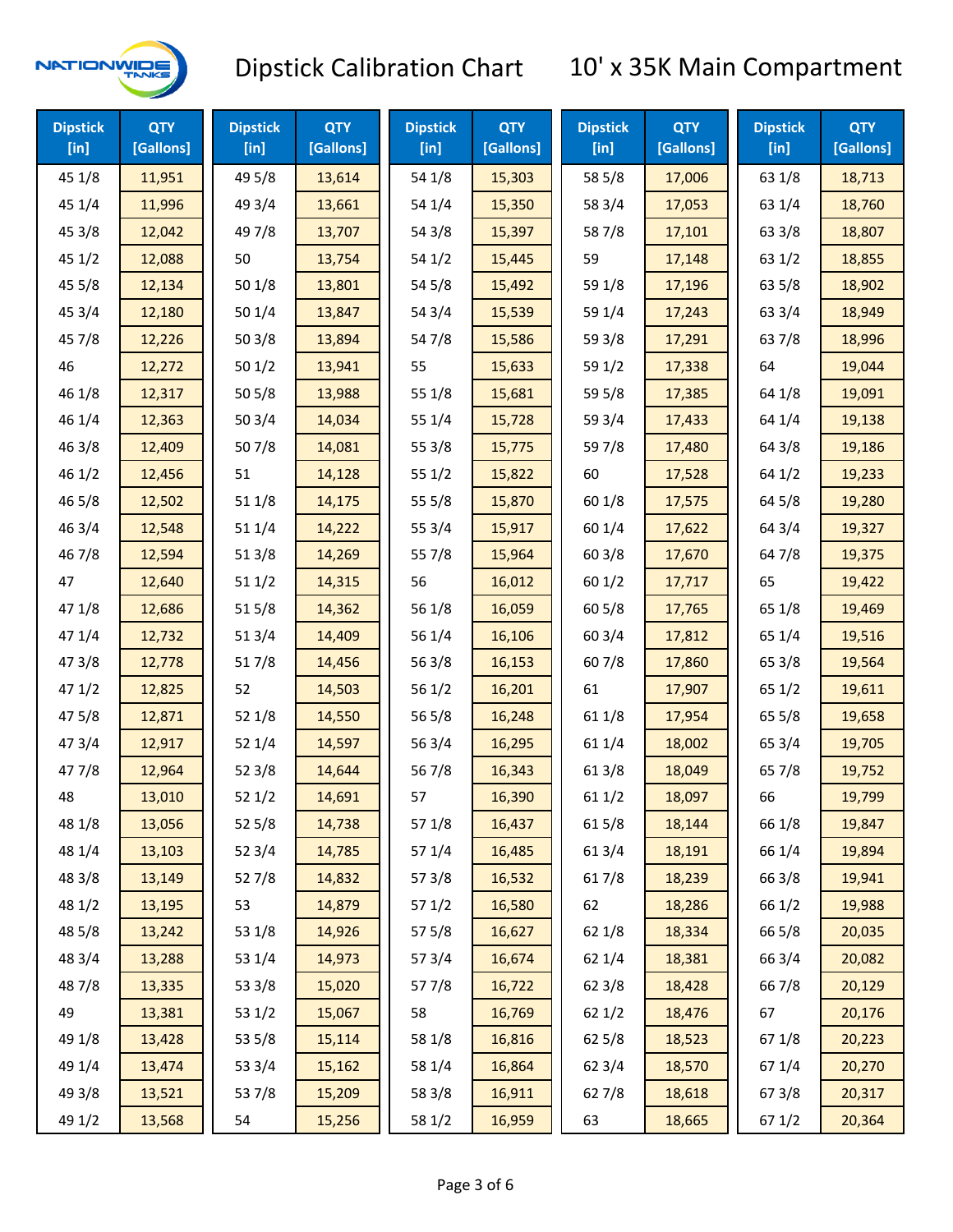

| <b>Dipstick</b><br>$[$ in] | <b>QTY</b><br>[Gallons] | <b>Dipstick</b><br>$[$ in] | <b>QTY</b><br>[Gallons] | <b>Dipstick</b><br>$[$ in] | <b>QTY</b><br>[Gallons] | <b>Dipstick</b><br>$[$ in] | <b>QTY</b><br>[Gallons] | <b>Dipstick</b><br>$[$ in] | <b>QTY</b><br>[Gallons] |
|----------------------------|-------------------------|----------------------------|-------------------------|----------------------------|-------------------------|----------------------------|-------------------------|----------------------------|-------------------------|
| 67 5/8                     | 20,411                  | 72 1/8                     | 22,092                  | 765/8                      | 23,742                  | 81 1/8                     | 25,352                  | 855/8                      | 26,907                  |
| 67 3/4                     | 20,458                  | 72 1/4                     | 22,138                  | 763/4                      | 23,788                  | 81 1/4                     | 25,396                  | 85 3/4                     | 26,950                  |
| 677/8                      | 20,505                  | 72 3/8                     | 22,184                  | 767/8                      | 23,833                  | 81 3/8                     | 25,440                  | 857/8                      | 26,992                  |
| 68                         | 20,552                  | 72 1/2                     | 22,231                  | 77                         | 23,878                  | 811/2                      | 25,484                  | 86                         | 27,034                  |
| 68 1/8                     | 20,599                  | 725/8                      | 22,277                  | 77 1/8                     | 23,923                  | 815/8                      | 25,527                  | 86 1/8                     | 27,076                  |
| 68 1/4                     | 20,646                  | 72 3/4                     | 22,323                  | 77 1/4                     | 23,969                  | 813/4                      | 25,571                  | 86 1/4                     | 27,118                  |
| 68 3/8                     | 20,693                  | 727/8                      | 22,369                  | 77 3/8                     | 24,014                  | 817/8                      | 25,615                  | 86 3/8                     | 27,160                  |
| 68 1/2                     | 20,740                  | 73                         | 22,415                  | 771/2                      | 24,059                  | 82                         | 25,659                  | 86 1/2                     | 27,202                  |
| 68 5/8                     | 20,787                  | 73 1/8                     | 22,462                  | 775/8                      | 24,104                  | 82 1/8                     | 25,702                  | 86 5/8                     | 27,244                  |
| 68 3/4                     | 20,834                  | 73 1/4                     | 22,508                  | 773/4                      | 24,149                  | 82 1/4                     | 25,746                  | 86 3/4                     | 27,286                  |
| 687/8                      | 20,880                  | 73 3/8                     | 22,554                  | 777/8                      | 24,194                  | 82 3/8                     | 25,790                  | 867/8                      | 27,328                  |
| 69                         | 20,927                  | 73 1/2                     | 22,600                  | 78                         | 24,239                  | 821/2                      | 25,833                  | 87                         | 27,370                  |
| 69 1/8                     | 20,974                  | 73 5/8                     | 22,646                  | 78 1/8                     | 24,284                  | 825/8                      | 25,877                  | 871/8                      | 27,412                  |
| 69 1/4                     | 21,021                  | 73 3/4                     | 22,692                  | 78 1/4                     | 24,329                  | 82 3/4                     | 25,920                  | 87 1/4                     | 27,453                  |
| 69 3/8                     | 21,068                  | 737/8                      | 22,738                  | 78 3/8                     | 24,374                  | 827/8                      | 25,964                  | 87 3/8                     | 27,495                  |
| 69 1/2                     | 21,114                  | 74                         | 22,784                  | 78 1/2                     | 24,419                  | 83                         | 26,007                  | 871/2                      | 27,537                  |
| 69 5/8                     | 21,161                  | 74 1/8                     | 22,830                  | 78 5/8                     | 24,463                  | 83 1/8                     | 26,050                  | 875/8                      | 27,578                  |
| 69 3/4                     | 21,208                  | 74 1/4                     | 22,876                  | 78 3/4                     | 24,508                  | 83 1/4                     | 26,094                  | 87 3/4                     | 27,619                  |
| 697/8                      | 21,255                  | 74 3/8                     | 22,921                  | 787/8                      | 24,553                  | 83 3/8                     | 26,137                  | 877/8                      | 27,661                  |
| 70                         | 21,301                  | 74 1/2                     | 22,967                  | 79                         | 24,598                  | 83 1/2                     | 26,180                  | 88                         | 27,702                  |
| 70 1/8                     | 21,348                  | 74 5/8                     | 23,013                  | 79 1/8                     | 24,642                  | 83 5/8                     | 26,223                  | 88 1/8                     | 27,744                  |
| 70 1/4                     | 21,395                  | 74 3/4                     | 23,059                  | 79 1/4                     | 24,687                  | 83 3/4                     | 26,266                  | 88 1/4                     | 27,785                  |
| 70 3/8                     | 21,441                  | 747/8                      | 23,105                  | 79 3/8                     | 24,732                  | 837/8                      | 26,310                  | 88 3/8                     | 27,826                  |
| 70 1/2                     | 21,488                  | 75                         | 23,150                  | 79 1/2                     | 24,776                  | 84                         | 26,353                  | 88 1/2                     | 27,867                  |
| 70 5/8                     | 21,534                  | 75 1/8                     | 23,196                  | 79 5/8                     | 24,821                  | 84 1/8                     | 26,395                  | 88 5/8                     | 27,908                  |
| 70 3/4                     | 21,581                  | 75 1/4                     | 23,242                  | 79 3/4                     | 24,865                  | 84 1/4                     | 26,438                  | 88 3/4                     | 27,949                  |
| 70 7/8                     | 21,627                  | 75 3/8                     | 23,288                  | 79 7/8                     | 24,909                  | 84 3/8                     | 26,481                  | 887/8                      | 27,990                  |
| 71                         | 21,674                  | 75 1/2                     | 23,333                  | 80                         | 24,954                  | 84 1/2                     | 26,524                  | 89                         | 28,031                  |
| 71 1/8                     | 21,720                  | 75 5/8                     | 23,379                  | 80 1/8                     | 24,998                  | 845/8                      | 26,567                  | 89 1/8                     | 28,072                  |
| 71 1/4                     | 21,767                  | 75 3/4                     | 23,424                  | 80 1/4                     | 25,043                  | 84 3/4                     | 26,610                  | 89 1/4                     | 28,112                  |
| 713/8                      | 21,813                  | 75 7/8                     | 23,470                  | 803/8                      | 25,087                  | 84 7/8                     | 26,652                  | 89 3/8                     | 28,153                  |
| 71 1/2                     | 21,860                  | 76                         | 23,515                  | 80 1/2                     | 25,131                  | 85                         | 26,695                  | 89 1/2                     | 28,194                  |
| 715/8                      | 21,906                  | 76 1/8                     | 23,561                  | 80 5/8                     | 25,175                  | 85 1/8                     | 26,737                  | 89 5/8                     | 28,234                  |
| 713/4                      | 21,953                  | 76 1/4                     | 23,606                  | 80 3/4                     | 25,219                  | 85 1/4                     | 26,780                  | 89 3/4                     | 28,275                  |
| 717/8                      | 21,999                  | 763/8                      | 23,652                  | 807/8                      | 25,264                  | 85 3/8                     | 26,822                  | 897/8                      | 28,315                  |
| 72                         | 22,045                  | 76 1/2                     | 23,697                  | 81                         | 25,308                  | 85 1/2                     | 26,865                  | 90                         | 28,356                  |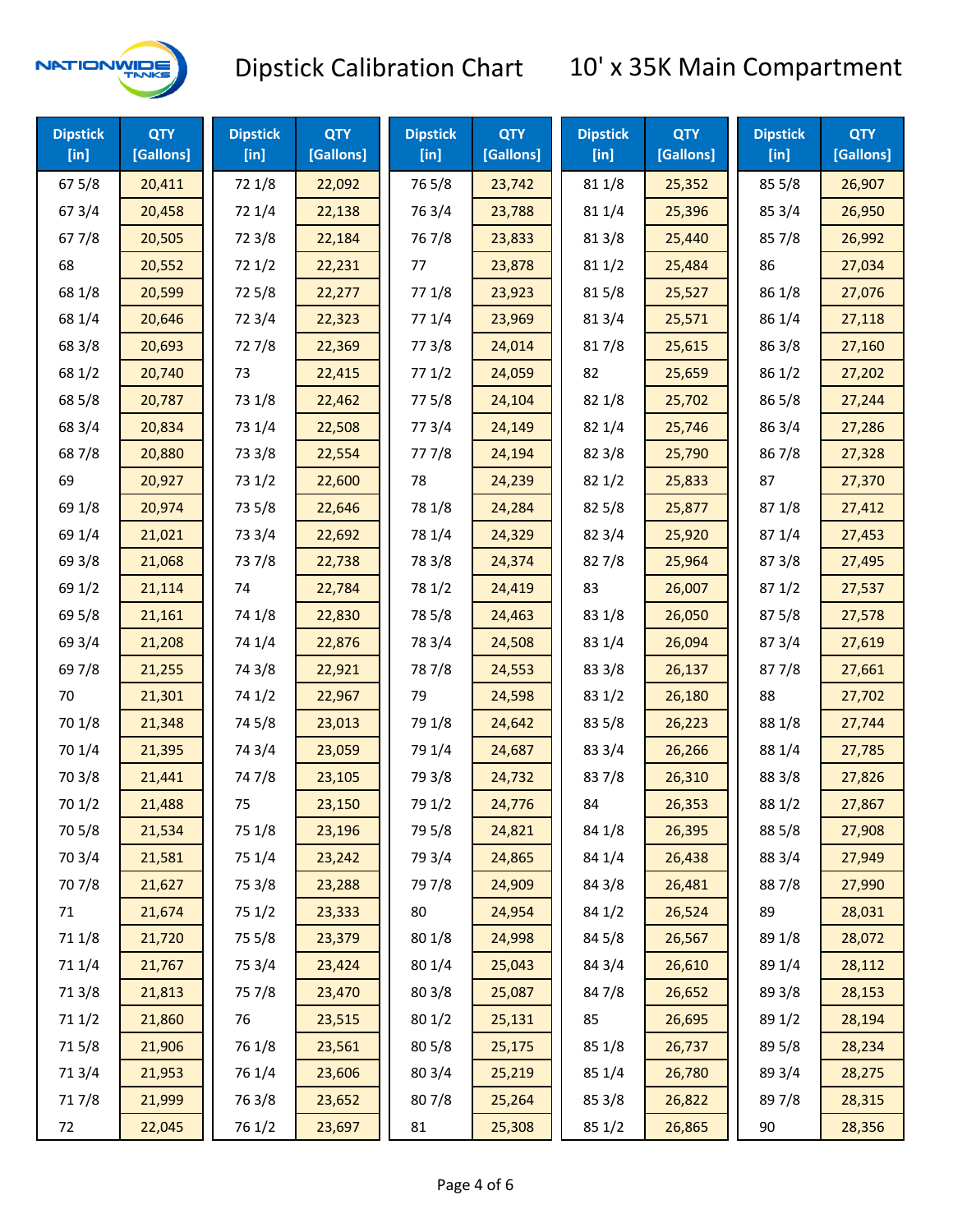

| <b>Dipstick</b><br>[in] | <b>QTY</b><br>[Gallons] | <b>Dipstick</b><br>[in] | <b>QTY</b><br>[Gallons] | <b>Dipstick</b><br>$[$ in] | <b>QTY</b><br>[Gallons] | <b>Dipstick</b><br>$[$ in] | <b>QTY</b><br>[Gallons] | <b>Dipstick</b><br>$[$ in] | <b>QTY</b><br>[Gallons] |
|-------------------------|-------------------------|-------------------------|-------------------------|----------------------------|-------------------------|----------------------------|-------------------------|----------------------------|-------------------------|
| 90 1/8                  | 28,396                  | 94 5/8                  | 29,803                  | 99 1/8                     | 31,112                  | 103 5/8                    | 32,304                  | 108 1/8                    | 33,352                  |
| 90 1/4                  | 28,436                  | 94 3/4                  | 29,841                  | 99 1/4                     | 31,147                  | 103 3/4                    | 32,335                  | 108 1/4                    | 33,379                  |
| 903/8                   | 28,476                  | 947/8                   | 29,879                  | 99 3/8                     | 31,182                  | 103 7/8                    | 32,366                  | 108 3/8                    | 33,405                  |
| 901/2                   | 28,517                  | 95                      | 29,916                  | 99 1/2                     | 31,216                  | 104                        | 32,397                  | 108 1/2                    | 33,432                  |
| 905/8                   | 28,557                  | 95 1/8                  | 29,954                  | 99 5/8                     | 31,251                  | 104 1/8                    | 32,428                  | 108 5/8                    | 33,458                  |
| 90 3/4                  | 28,597                  | 95 1/4                  | 29,991                  | 99 3/4                     | 31,285                  | 104 1/4                    | 32,458                  | 108 3/4                    | 33,484                  |
| 907/8                   | 28,637                  | 95 3/8                  | 30,029                  | 997/8                      | 31,320                  | 104 3/8                    | 32,489                  | 108 7/8                    | 33,511                  |
| 91                      | 28,676                  | 95 1/2                  | 30,066                  | 100                        | 31,354                  | 1041/2                     | 32,520                  | 109                        | 33,537                  |
| 91 1/8                  | 28,716                  | 95 5/8                  | 30,103                  | 100 1/8                    | 31,388                  | 104 5/8                    | 32,550                  | 109 1/8                    | 33,562                  |
| 91 1/4                  | 28,756                  | 95 3/4                  | 30,140                  | 100 1/4                    | 31,422                  | 104 3/4                    | 32,580                  | 109 1/4                    | 33,588                  |
| 913/8                   | 28,796                  | 95 7/8                  | 30,177                  | 100 3/8                    | 31,456                  | 104 7/8                    | 32,610                  | 109 3/8                    | 33,613                  |
| 91 1/2                  | 28,835                  | 96                      | 30,214                  | 1001/2                     | 31,490                  | 105                        | 32,640                  | 109 1/2                    | 33,639                  |
| 915/8                   | 28,875                  | 96 1/8                  | 30,251                  | 100 5/8                    | 31,524                  | 105 1/8                    | 32,670                  | 109 5/8                    | 33,664                  |
| 913/4                   | 28,914                  | 96 1/4                  | 30,288                  | 100 3/4                    | 31,557                  | 105 1/4                    | 32,700                  | 109 3/4                    | 33,689                  |
| 917/8                   | 28,954                  | 96 3/8                  | 30,325                  | 100 7/8                    | 31,591                  | 105 3/8                    | 32,730                  | 109 7/8                    | 33,714                  |
| 92                      | 28,993                  | 96 1/2                  | 30,362                  | 101                        | 31,624                  | 105 1/2                    | 32,759                  | 110                        | 33,739                  |
| 92 1/8                  | 29,032                  | 96 5/8                  | 30,398                  | 101 1/8                    | 31,658                  | 105 5/8                    | 32,789                  | 110 1/8                    | 33,763                  |
| 92 1/4                  | 29,072                  | 96 3/4                  | 30,435                  | 101 1/4                    | 31,691                  | 105 3/4                    | 32,818                  | 110 1/4                    | 33,788                  |
| 92 3/8                  | 29,111                  | 967/8                   | 30,471                  | 101 3/8                    | 31,724                  | 105 7/8                    | 32,848                  | 110 3/8                    | 33,812                  |
| 921/2                   | 29,150                  | 97                      | 30,508                  | 1011/2                     | 31,757                  | 106                        | 32,877                  | 110 1/2                    | 33,836                  |
| 925/8                   | 29,189                  | 97 1/8                  | 30,544                  | 101 5/8                    | 31,790                  | 106 1/8                    | 32,906                  | 110 5/8                    | 33,860                  |
| 92 3/4                  | 29,228                  | 97 1/4                  | 30,580                  | 101 3/4                    | 31,823                  | 106 1/4                    | 32,934                  | 110 3/4                    | 33,884                  |
| 927/8                   | 29,267                  | 973/8                   | 30,616                  | 101 7/8                    | 31,856                  | 106 3/8                    | 32,963                  | 110 7/8                    | 33,908                  |
| 93                      | 29,305                  | 97 1/2                  | 30,652                  | 102                        | 31,888                  | 106 1/2                    | 32,992                  | 111                        | 33,931                  |
| 93 1/8                  | 29,344                  | 97 5/8                  | 30,688                  | 102 1/8                    | 31,921                  | 106 5/8                    | 33,020                  | 111 1/8                    | 33,955                  |
| 93 1/4                  | 29,383                  | 973/4                   | 30,724                  | 102 1/4                    | 31,953                  | 106 3/4                    | 33,049                  | 111 1/4                    | 33,978                  |
| 93 3/8                  | 29,421                  | 977/8                   | 30,760                  | 102 3/8                    | 31,986                  | 106 7/8                    | 33,077                  | 111 3/8                    | 34,001                  |
| 93 1/2                  | 29,460                  | 98                      | 30,795                  | 102 1/2                    | 32,018                  | 107                        | 33,105                  | 111 1/2                    | 34,024                  |
| 93 5/8                  | 29,498                  | 98 1/8                  | 30,831                  | 102 5/8                    | 32,050                  | 107 1/8                    | 33,133                  | 111 5/8                    | 34,047                  |
| 93 3/4                  | 29,537                  | 98 1/4                  | 30,866                  | 102 3/4                    | 32,082                  | 107 1/4                    | 33,161                  | 111 3/4                    | 34,069                  |
| 937/8                   | 29,575                  | 98 3/8                  | 30,902                  | 102 7/8                    | 32,114                  | 1073/8                     | 33,188                  | 111 7/8                    | 34,092                  |
| 94                      | 29,613                  | 98 1/2                  | 30,937                  | 103                        | 32,146                  | 107 1/2                    | 33,216                  | 112                        | 34,114                  |
| 94 1/8                  | 29,651                  | 98 5/8                  | 30,972                  | 103 1/8                    | 32,178                  | 1075/8                     | 33,243                  | 112 1/8                    | 34,136                  |
| 94 1/4                  | 29,689                  | 98 3/4                  | 31,007                  | 103 1/4                    | 32,209                  | 107 3/4                    | 33,271                  | 112 1/4                    | 34,158                  |
| 94 3/8                  | 29,727                  | 987/8                   | 31,043                  | 103 3/8                    | 32,241                  | 1077/8                     | 33,298                  | 112 3/8                    | 34,179                  |
| 94 1/2                  | 29,765                  | 99                      | 31,077                  | 103 1/2                    | 32,272                  | 108                        | 33,325                  | 112 1/2                    | 34,201                  |